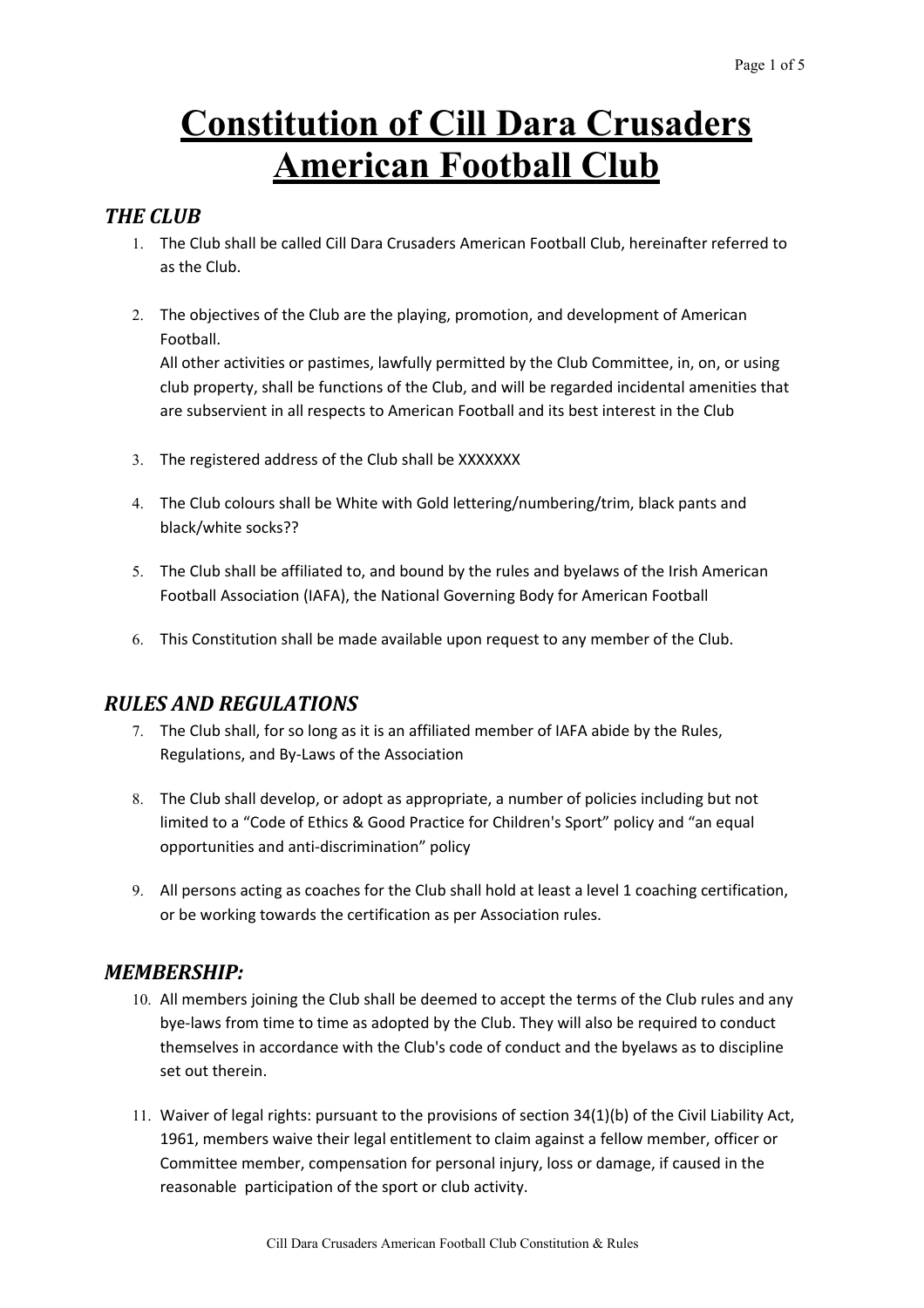- 12. Data protection: pursuant to the provisions of the Data Protection Acts 1988-2003, members consent to the Club obtaining, recording, holding and retaining their personal data (including potentially sensitive personal data) solely for Club purposes, either in electronic form or printed filling systems, and consent to the use of all such data, for the proper and effective management of the Club.
- 13. All members of the Club shall be bound by the Rules of the Club and any bye-laws, regulations or decisions made from time to time by the Committee. No member shall be absolved from the effect of the Rules, bye-laws, regulations and decisions of the Club on the grounds that they were not supplied with a copy or had not notice of the same.
- 14. All members of the Club shall pay to the Club the appropriate annual Club subscription which shall be fixed from time to time by the Committee.
- 15. The Club Committee shall have the authority to levy subscriptions / match fees from the members as are reasonably necessary to fulfil its objectives.
- 16. Players who have not paid their fees for the current season, or are not currently in a discussed payment plan with the Club Treasurer on the Friday before a game shall not eligible to play the game.
- 17. Membership applications will be ratified by the Committee at the next meeting following receipt of application.
- 18. Membership is open to all, and no application for membership will be refused on other than reasonable grounds. There will be no discrimination on grounds of age, race, occupation, marital or family status, sexual orientation or religious or political beliefs

# *ANNUAL GENERAL AND SPECIAL MEETINGS*

- 19. The Annual General Meeting of the Club shall be held at the end of each football season, at such time and place as the Committee shall determine. The venue shall be an appropriate and proffesional location. At this meeting, in addition to the election of the Committee of the Club for the ensuing year, there shall be transacted all other necessary business. A General Meeting of the Club may also be held prior to the commencement of each football season or at any other time of the year, if the Committee shall deem it necessary and at such hour and place as the Committee shall appoint.
- 20. A Special General Meeting of the Club shall be summoned by the Club Secretary at the request of the Chairperson of the Club, or at the request of the Committee, or upon a requisition in writing signed by at least 15 members of the Club and stating the business to be transacted at such General Meeting. The notice convening the Special General Meeting of the Club shall specify the business which is to be laid before the meeting and no other business shall be transacted thereat. Such a General Meeting of the Club shall take place within twenty-one days of the receipt of the requisition by the Secretary.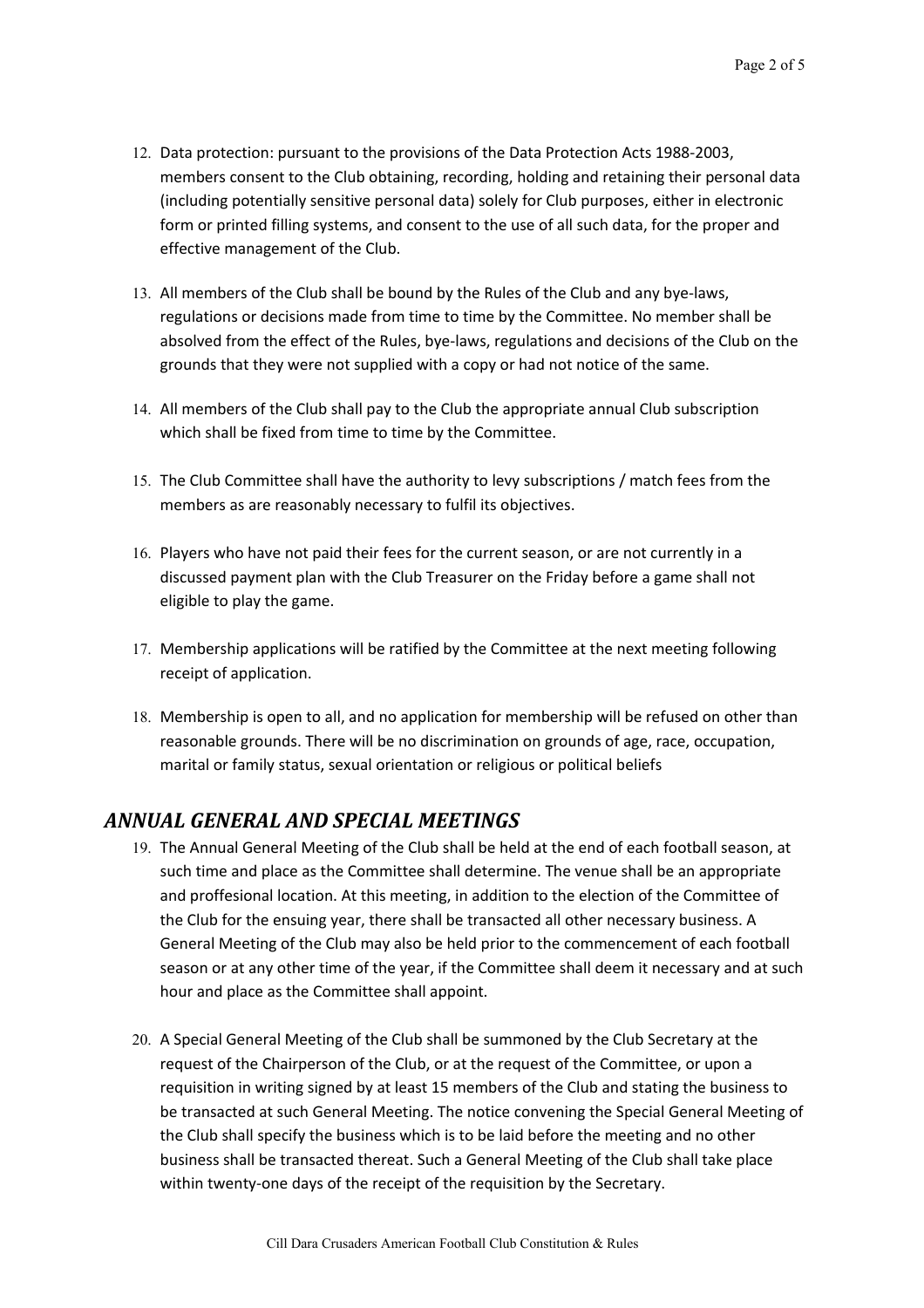- 21. The Secretary shall give in writing, email or text at least fourteen days' notice of each General Meeting of the Club to each member of the Club, and in such notice, shall state the business to be transacted thereat.
- 22. The Chairperson, Vice-Chairperson, Secretary, Treasurer, Public Relations Officer and Gameday Manager shall be elected by the membership entitled to vote, present and voting at the Annual General Meeting of the Club duly proposed and seconded at such meeting and shall hold office until the next succeeding Annual General Meeting at which they will be eligible for re-election. Members may not be hold office in a single position for more then 3 consecutive years, or more than 7 years across multiple positions.
- 23. Each member in good standing with the club shall receive one vote of equal weighting at a General Meeting.
- 24. The quorum for a General Meeting shall be 10.
- 25. If at any General Meeting, a quorum has not been reached within 15 minutes after the time appointed for such meeting, the Secretary may at his/her discretion declare such meeting abandoned.
- 26. Any member wishing to propose any resolution at the AGM shall give notice thereof in writing, signed by the proposer and a seconder to the Secretary not later than seven days before the meeting.
- 27. The Chairperson of the club shall preside as Chairman at all General Meetings of the Club, including Annual and Special, and at all meetings of the Committee.
- 28. In his/her absence, the Vice Chairperson shall be Chairperson.
- 29. In the absence of both the Chairperson, and Vice-Chairperson, a Chairperson may be appointed from those present and entitled to vote.
- 30. The Chairperson at all Club Meetings shall have a casting vote as well as his/her ordinary vote.

#### **DUTIES OF SECRETARY**

31. The Secretary shall convene all Committee and General Meetings, keep a record of such meetings in the minute book of the Club, conduct the correspondence of the Club and submit a report to the Annual General Meeting. They shall keep a list of the names and addresses of members and shall on request furnish to each member on their election a copy of the rules.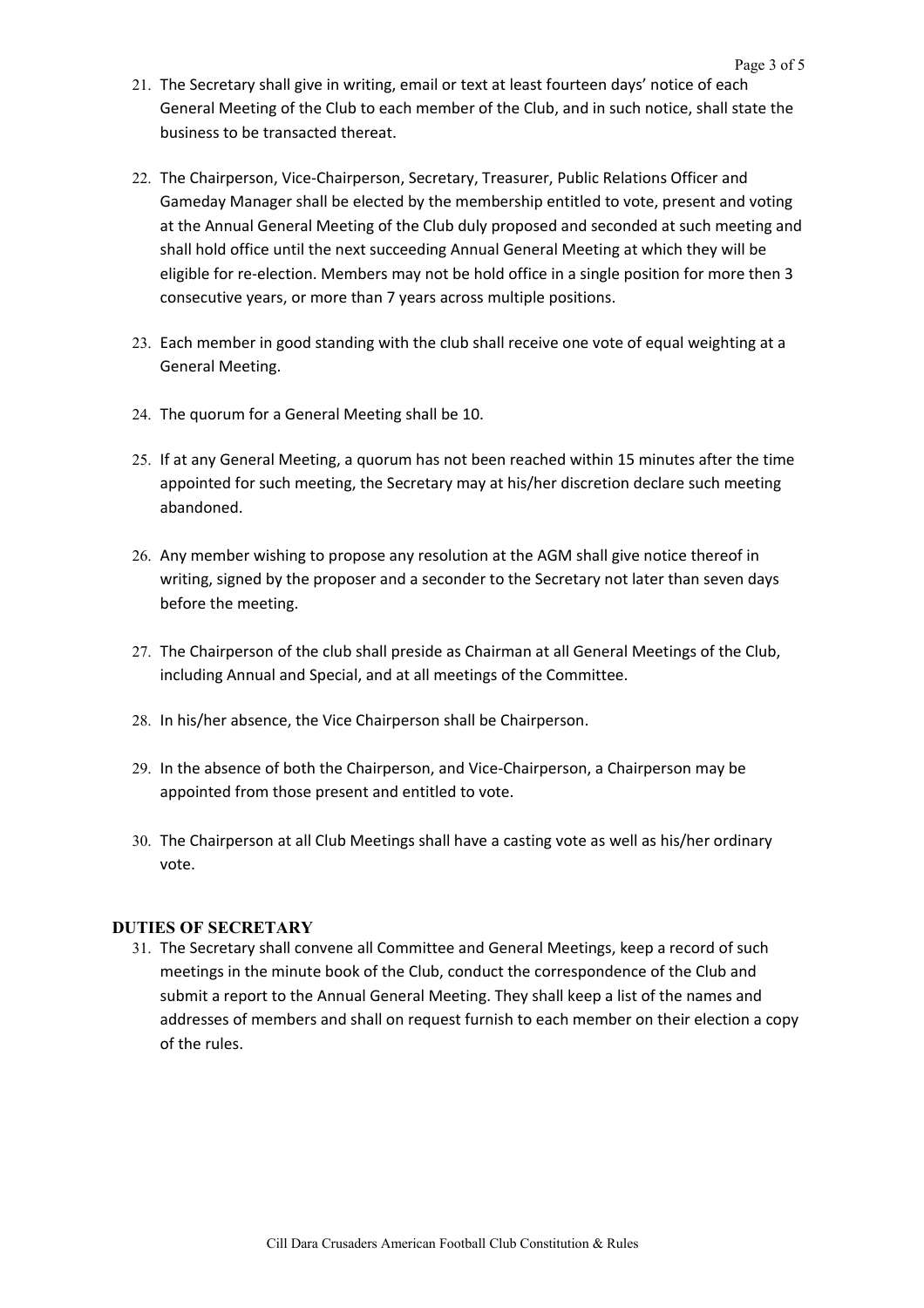#### **FINANCES AND DUTIES OF TREASURER**

- 32. The Financial year of the Club shall be the twelve months ending on XXXXXX each year.
- 33. The Treasurer shall keep correct accounts and books showing the financial affairs and receipts and disbursements of the Club and shall furnish the Committee with particulars of same from time to time as may be required. He shall submit annual accounts together with a report by independent accountants thereon to the Annual General Meeting.
- 34. The Committee shall from their make-up, authorise a number of persons to sign cheques for and on behalf of the Club and all such cheques shall be signed by two of the members so authorised.
- 35. The Treasurer shall, as soon as is practical, present to the Committee a financial budget for the financial year for its approval.